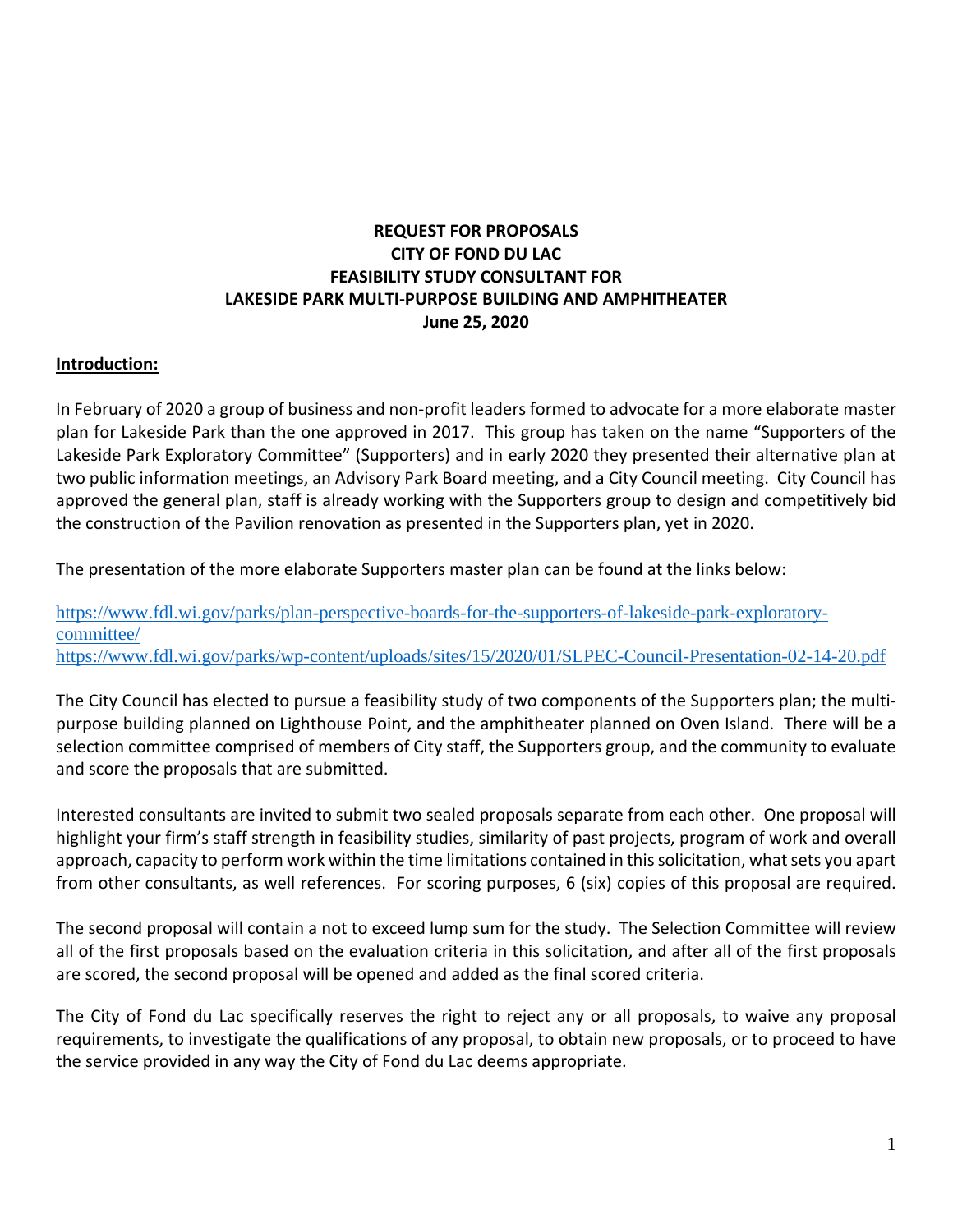**Deadline for proposal submission is 8:00 a.m., Friday, July 17th, 2020.** Please submit six (6) copies of your proposal and 1 copy of the pricing proposal to:

> City of Fond du Lac Purchasing Manager P.O. Box 150 160 South Macy Street Fond du Lac, WI 54936-0150

Questions and requests for additional information may be submitted to Josh Musack at imusack@fdl.wi.gov phone (920) 322-3453. Email questions are preferred and questions will be responded to by email to all potential consultants. The last day to submit questions is July 3, 2020.

The Selection Committee will review all proposals and intends to enter an agreement with the highest scoring firm. It is anticipated to award a contract with the selected firm by July 24. 2020

## **Scope of Work & Deliverables:**

The City of Fond du Lac is seeking the services of an experienced firm to proceed with feasibility study of an amphitheater with a synthetic ice skating rink on Oven Island, as well as a multi-purpose building on Lighthouse Point. Details about these amenities can be found in the links to the Supporters Presentation.

Ongoing collaborative efforts between City staff and supporters have added some details on how these facilities will be constructed, operated, and supported.

## **Multi-purpose building**

- Comprised of a restaurant, meeting space, and space for rotating exhibits. Exhibit space may include exhibits from local groups, businesses, and community members including but not limited to local employers, historical societies, arts groups, library, et cetera.
- City will issue Supporters entity a long-term land lease and build the street infrastructure to support this amenity.
- The Supporters entity will be responsible for the extension of underground utilities to the facility.
- Supporters group will form an entity to fund, construct, and maintain ownership of the structure
- Supporters group will contract with a restauranteur who will operate the entire facility.
- Supporters group will use lease revenue from restauranteur to fund ongoing maintenance and repairs of the facility with remaining proceeds being designated to fund additional investments in Lakeside Park.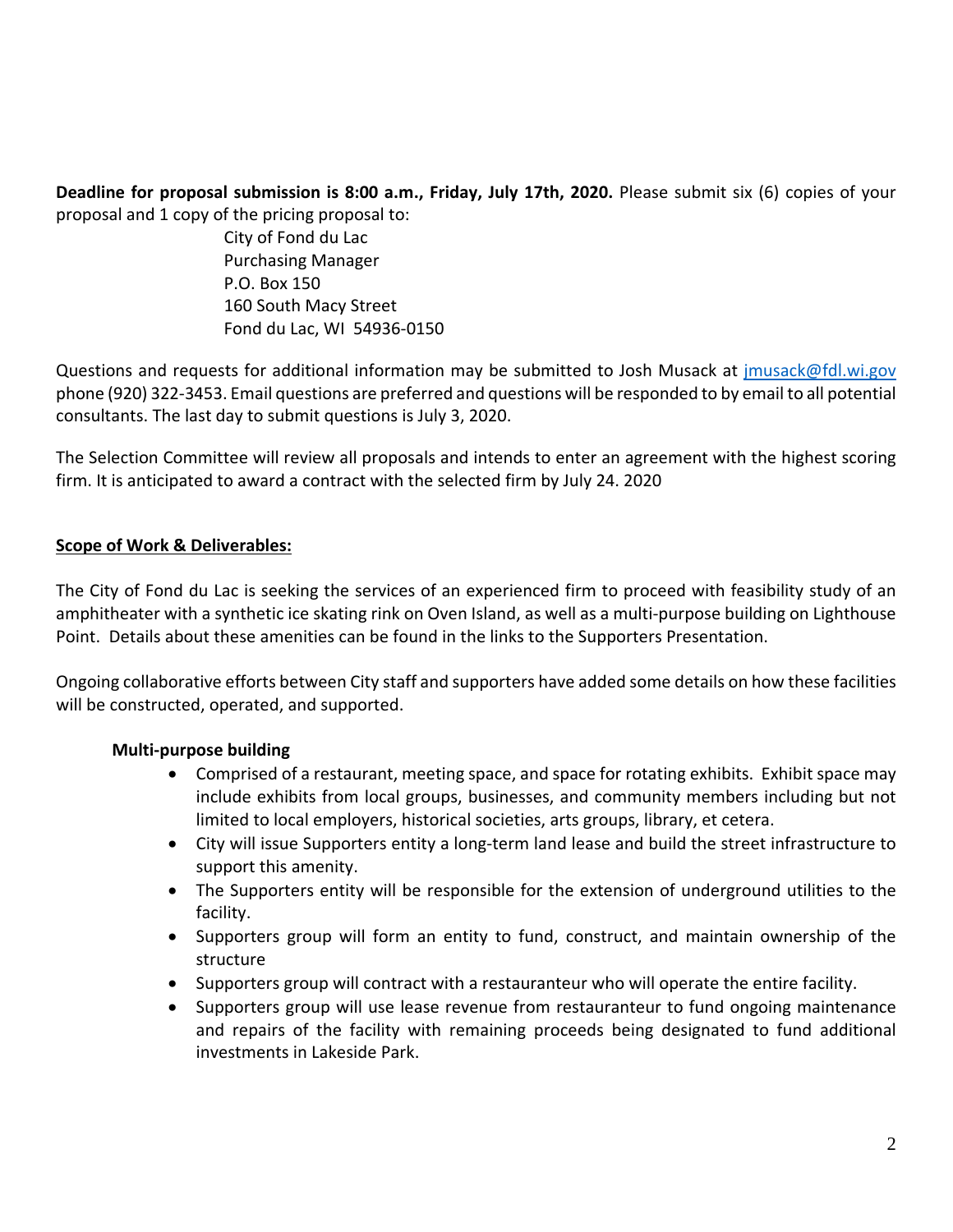#### **Amphitheater**

- Constructed on Oven Island, and will consist of an amphitheater, seating, parking, restrooms, concession stand, and a synthetic ice skating rink that will allow for a longer season of use.
- Feasibility study will heavily inform the eventual organizational structure to support the facility, including ownership, programming, construction, long-term financial support required, ongoing maintenance, programming, and any other aspects the consultant identifies as the most viable option for success at this facility.

The proposing firms must demonstrate significant experience in feasibility studies of both amphitheaters and restaurant/meeting space facilities. Due to the variation in ownership and operations of both facilities, the study should treat each amenity independent of each other, except where the existence, or absence, of either amenity could impact the other. The feasibility study will include, but not be limited to the following considerations.

- COVID-19 impacts on design, viability, and operations
- Economic viability
- Programming
- Construction costs
- Operating costs
- Potential grants for design and construction
- Potential Operators
- Types of entertainment and programming
- Regional/local competition
- Impact on local restaurant operators
- Impact on local and regional entertainment venues
- Site selection
- Parking, ingress, egress
- List of potential restauranteurs
- Implementation strategy
- Leakage or shortage in this area
- Operational considerations
- Tourism impact
- Capacity
- Identify number of meetings necessary with involved parties (city staff, supporters group, etc.)

The study and report will be finalized by October 14, 2020 for presentation to the City Council.